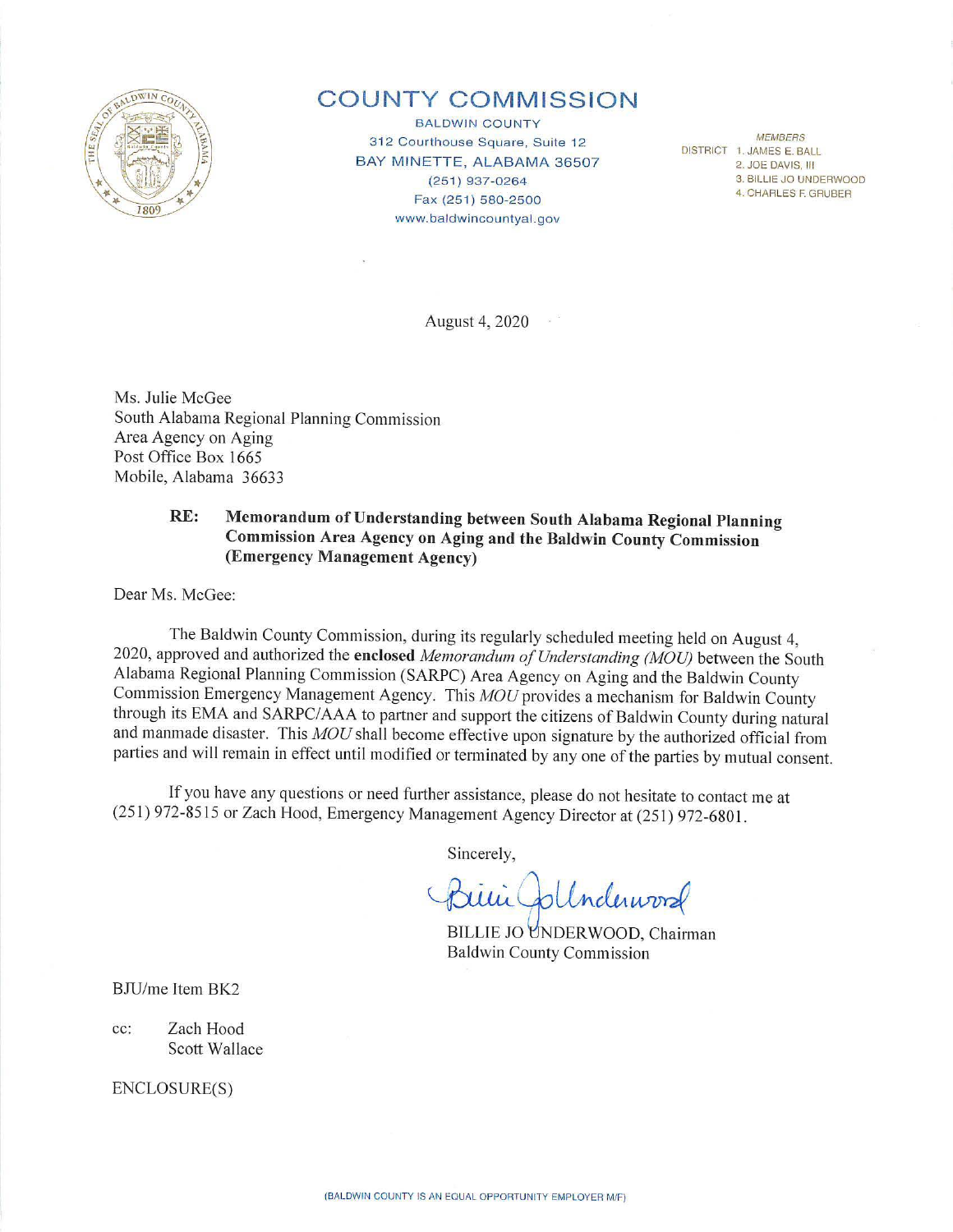#### Memorandum of Understanding

#### Between South Alabama Regional Planning Commission/

Area Agency on Aging and

Baldwin County Emergency Management Agency

This Memorandum of Understanding {MOU) set forth the understanding between South AL Regional Planning Commission/Area Agency on Aging and the Baldwin County Commission to coordinate activities in the event of a disaster or emergency.

## I. Purpose

The purpose of this Memorandum of Understanding {"MOU") is to define the working relationship between Baldwin County Emergency Management Agency {hereinafter "Baldwin County EMA") and the South Alabama Regional Planning Commission /Area Agency on Aging (hereinafter "SARPC/AAA"), in preparing for, responding to, and recovering from disasters. This MOU provides the broad framework for cooperation and support between the Baldwin County Emergency Management Agency and the SARPC/AAA in assisting individuals, families, and communities who have been impacted by disaster. It also provides the descriptions of readiness and response activities, such as planning, training, exercising, and resourcing, and the clarification of roles and responsibilities of the Baldwin County Emergency Management Agency and the SARPC/AAA to the community and other agencies.

#### II. Cooperative Actions

While working cooperatively, each party will maintain its own identity, policies, procedures, standard operating guidelines, and financing. Each party will assume liability and medical costs for its personnel.

Baldwin County Emergency Management Agency recognizes the authority assigned to emergency management officials and will share operating plans, priorities, and objectives with the delegated emergency management staff.

SARPC/AAA recognizes that Baldwin County Emergency Management Agency has partner organizations with specialized abilities in assisting communities during and after domestic disasters, and, when activated, authorizes and will support and coordinate with Baldwin County Emergency Management Agency in the execution of these duties.

a. Explore ways to align business and operational processes and programs across the disaster cycle in an effort to make a more seamless disaster preparedness, response, and recovery experience for residents of the jurisdiction.

b. Maintain close coordination, liaison, and support at all levels with conferences, meetings, and other means of communication. Include a representative of the other party in appropriate committees,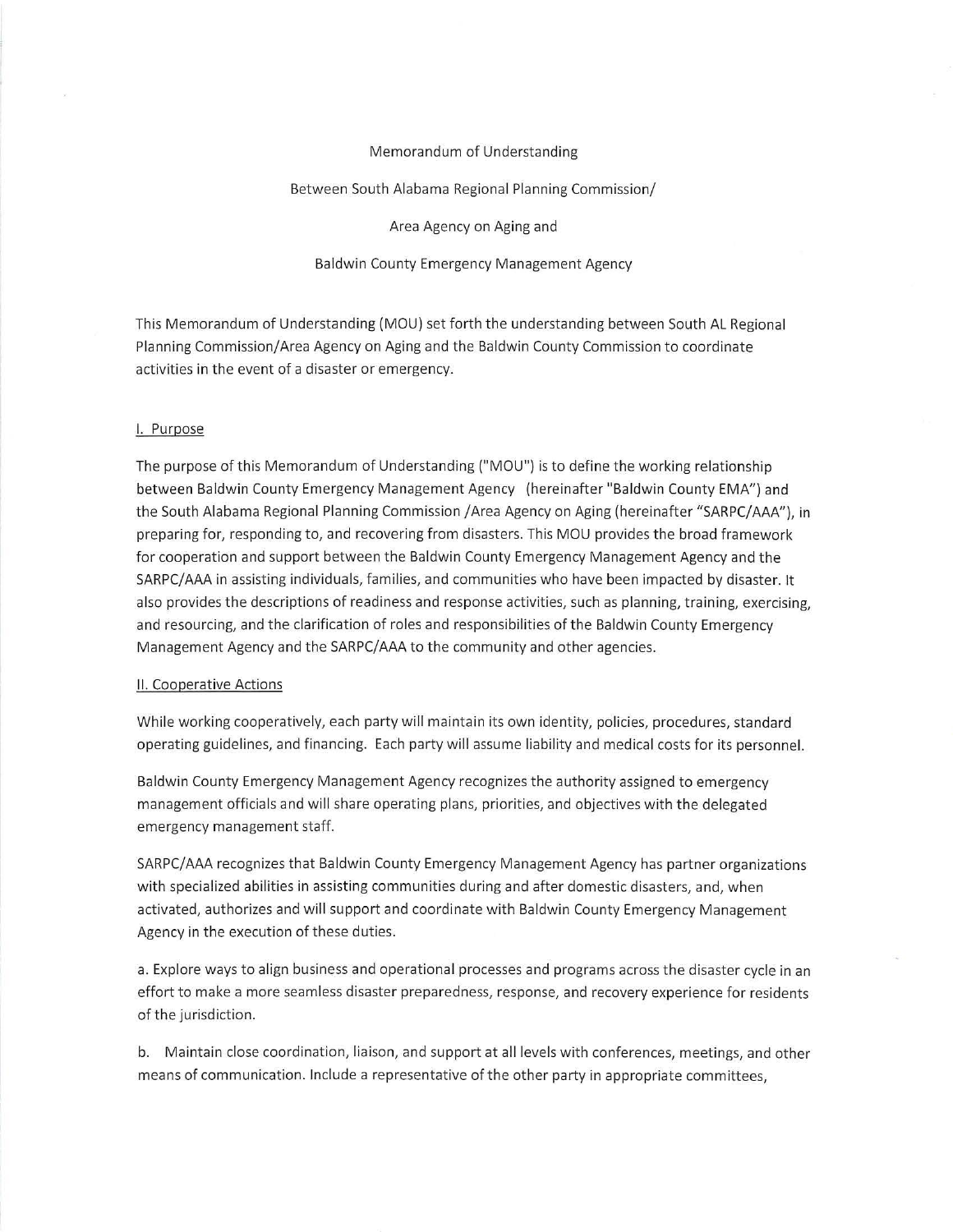planning groups and task forces formed to prepare for, respond to, and recover from disasters and other emergencies.

c. Work together to develop plans and to secure resources to facilitate delivery of services to people with disabilities and/or functional and access needs before, during, and/or after a disaster.

d. During the times of disaster and readiness, keep the public informed of the parties' cooperative efforts through the public information officers of Baldwin County Emergency Management Agency and SARPC/AAA. During disasters and emergencies, keep each other informed of the human needs created by the events and the services they are providing. Throughout the disaster cycle, share current data regarding disasters, to include risk and hazard impact analysis, statistical information, social media verifications, historical information, emerging needs and trends, damage assessments, disaster declarations, and service delivery plans. Actively seek to determine other areas, projects, and services within the scope of Baldwin County Emergency Management Agency and SARPC/AAA where cooperation and support will be mutually beneficial with jointly defined goals and objectives.

## Ill. Miscellaneous

This MOU does not create a partnership or a joint venture and does not create any financial commitments from one party to the other. Neither party has the authority to bind the other to any obligation. It is not intended that this MOU be enforceable as a matter of law in any court or dispute resolution forum. The sole remedy for non-performance under this MOU shall be termination, with no damages or penalty. Entering into this memorandum of understanding does not preclude either party from entering into similar agreements with other parties and does not affect other agreements already in place.

### IV. Duration Term and Termination.

This MOU is at-will and may be modified by mutual consent of authorized officials from the Parties. This MOU shall become effective upon signature by the authorized official from Parties and will remain in effect until modified or terminated by any one of the Parties by mutual consent.

**IN WITNESS THEREOF**, the parties hereto have executed this Agreement effective as of

the day and year first herein written.



**COUNTY:** 

 $\nu$ *um<sub>al</sub>* 8<sup>14</sup>19020

Billie Jo Underwood-Chairman Date Baldwin County Commission